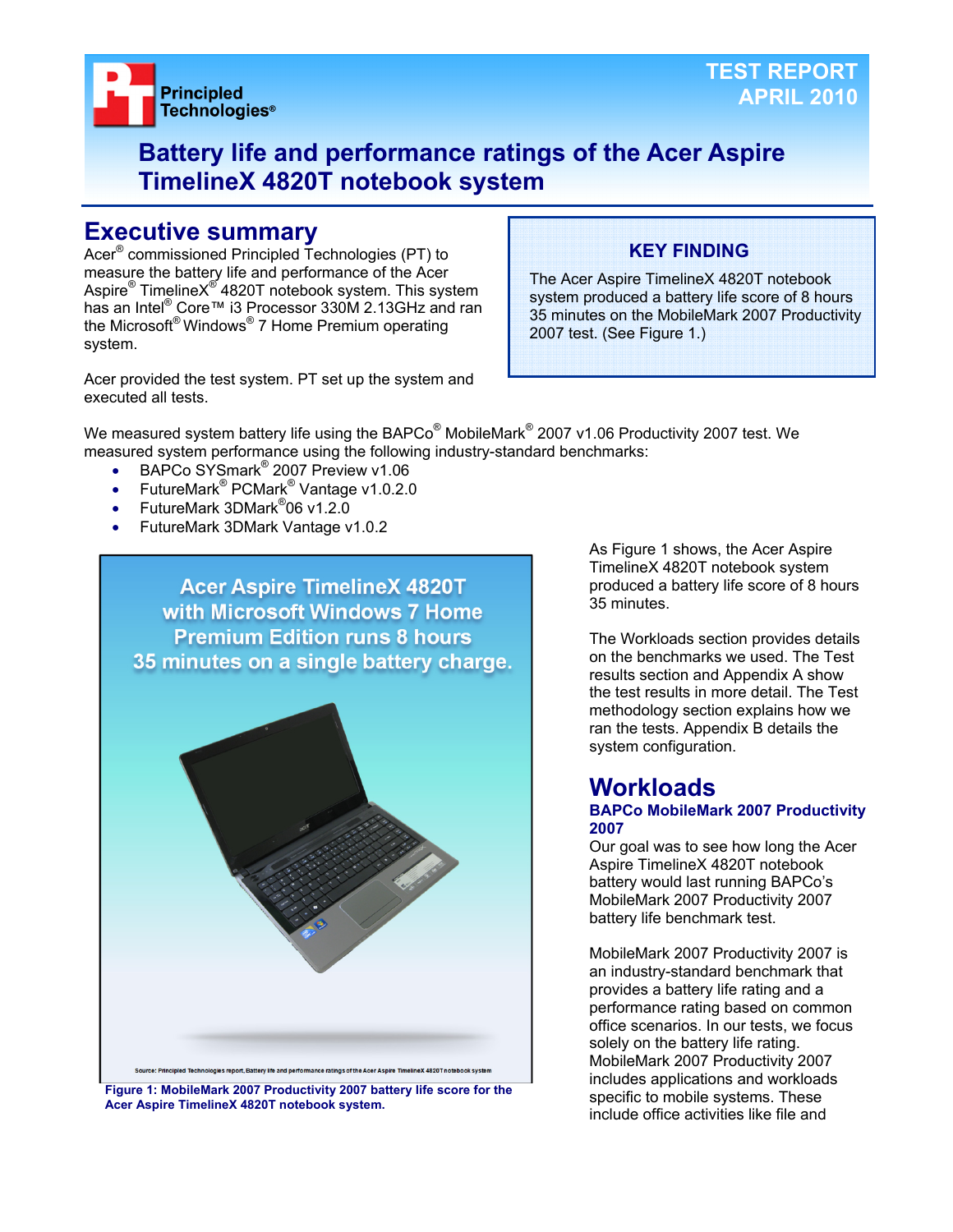document management, data processing, and rich content creation. This module provides a score for battery life of the tested applications.

MobileMark 2007 Productivity 2007 includes the following applications with their corresponding tasks:

- Microsoft Project 2003 (project management)
- Microsoft Excel<sup>®</sup> 2003 (calculation sheets)
- Microsoft Outlook<sup>®</sup> 2003 (emails, calendars, scheduler)
- Microsoft PowerPoint<sup>®</sup> 2003 (slide presentations)
- Microsoft Word® 2003 (formatted text documents)
- WinZip<sup>®</sup> Computing and WinZip Pro 10.0 (compressed archives)
- Adobe<sup>®</sup> Photoshop<sup>®</sup> CS2 (manipulated and compressed images)
- Adobe Illustrator<sup>®</sup> CS2 (manipulated images)
- Adobe Flash<sup>®</sup> 8 (vector graphics, animation).

MobileMark 2007 measures system battery life in minutes. MobileMark 2007 records system battery life at the start of the Productivity 2007 benchmark. It repeats the benchmark workload until the system battery life is depleted, or until the system powers down due to low battery life. At the 7 percent battery life setting, MobileMark 2007 records a timestamp once per minute. At the end of the benchmark, it compares the beginning timestamp to the final (last recorded) timestamp. MobileMark 2007 derives its system battery life rating as the number of minutes between the start and end timestamps.

We followed the run rules that BAPCo specifies for MobileMark 2007 here: http://www.bapco.com/support/mobilemark2007/Manual/rules.html.

For more information on this benchmark, see http://www.bapco.com/products/mobilemark2007/.

## **BAPCo SYSmark 2007 Preview v1.06**

BAPCo's SYSmark 2007 Preview v1.06 performance metric tests processor performance in the following four office workload scenarios: e-learning, office productivity, video creation, and 3D modeling. SYSmark 2007 Preview records the time the system takes to complete each individual operation in each scenario. For more information on this benchmark, see http://www.bapco.com/products/sysmark2007preview/.

## **FutureMark PCMark Vantage v1.0.2.0**

FutureMark's PCMark Vantage v1.0.2.0 benchmark suite tests system CPU and GPU performance, RAM speeds, and hard drive read/write speeds. The benchmark runs common tasks such as video playback, audio and video transcoding, data encryption, Windows mail, game testing, and web page rendering. For more information on this benchmark, see http://www.futuremark.com/benchmarks/pcmarkvantage/introduction/.

## **FutureMark 3DMark06 v1.2.0**

FutureMark's 3DMark06 v1.2.0. benchmark suite tests system GPU DirectX<sup>®</sup>9 performance and CPU workload processing performance, primarily to report a system's 3D gaming capability. Tests include HDR rendering, shadow mapping, and pixel shading. For more information on this benchmark, see http://www.futuremark.com/benchmarks/3dmark06/introduction/.

#### **FutureMark 3DMark Vantage v1.0.2**

FutureMark's 3DMark Vantage v1.0.2 benchmark suite tests system GPU DirectX10 performance, and requires either Microsoft Windows Vista or Windows 7. 3DMark Vantage v1.02 includes testing of GPU-powered physics, DirectX10-specific features, and procedural volumetric effects. Like 3DMark06 v1.2.0, 3DMark Vantage v1.02 provides an indication of a system's 3D gaming capability. For more information on this benchmark, see http://www.futuremark.com/benchmarks/3dmarkvantage/introduction/.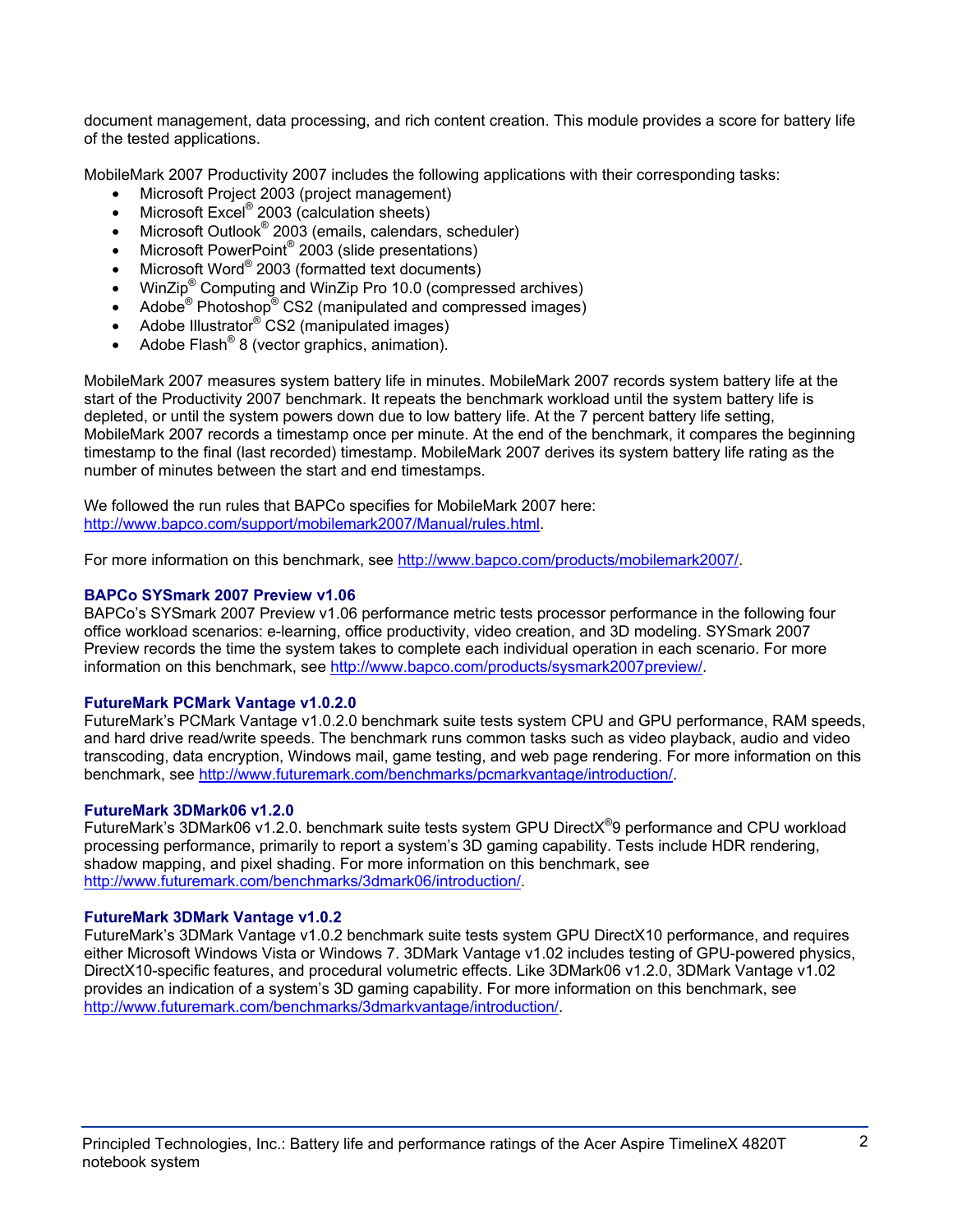## **Test results**

Figure 2 presents the median scores for the Acer Aspire TimelineX 4820T notebook system on the benchmark tests we performed. For both MobileMark 2007 Productivity and SYSmark 2007 Preview, we conducted one conditioning run. We then conducted three official runs. For the remaining benchmarks, we conducted three runs. For MobileMark, we used the median of the Battery Life scores to determine the Performance Qualification score. In the event of a tie, we chose the run with the higher Performance Qualification score. For PCMark Vantage, we used the median of the PCMark Suite scores to determine the sub-scores. In the event of a tie, we chose the run with the higher Productivity score. For 3DMark06 and 3DMark Vantage, we used the median of the 3DMark Scores to determine the sub-scores. In the event of a tie, we chose the run with the higher CPU score. There were no ties in any of our tests. (Complete test results appear in Appendix A.)

| <b>Test</b>                                                          | <b>Score</b> |  |
|----------------------------------------------------------------------|--------------|--|
| BAPC0 MobileMark 2007 v1.06 Productivity (71 nits)                   |              |  |
| MobileMark 2007 - Productivity - Performance Qualification score     | 196          |  |
| MobileMark 2007 - Productivity - Battery Life score (minutes)        | 515          |  |
| BAPCo SYSmark 2007 Preview v1.06                                     |              |  |
| SYSmark 2007 Preview v1.06 Rating                                    | 133          |  |
| SYSmark 2007 Preview v1.06 - E-Learning                              | 117          |  |
| SYSmark 2007 Preview v1.06 - VideoCreation                           | 151          |  |
| SYSmark 2007 Preview v1.06 - Productivity                            | 126          |  |
| SYSmark 2007 Preview v1.06 - 3D                                      | 140          |  |
| <b>Futuremark PCMark Vantage 1.0.2.0</b>                             |              |  |
| <b>PCMark Suite</b>                                                  | 5,025        |  |
| <b>Memories Suite</b>                                                | 2,854        |  |
| TV and Movies Suite                                                  | 3,331        |  |
| <b>Gaming Suite</b>                                                  | 3,079        |  |
| <b>Music Suite</b>                                                   | 4,654        |  |
| <b>Communication Suite</b>                                           | 3,967        |  |
| <b>Productivity Suite</b>                                            | 4,679        |  |
| <b>HDD Test Suite</b>                                                | 3,179        |  |
| 3DMark06 1.2.0                                                       |              |  |
| <b>3D Mark Score</b>                                                 | 1,734        |  |
| SM2.0 Score                                                          | 528          |  |
| HDR/SM3.0 Score                                                      | 707          |  |
| <b>CPU Score</b>                                                     | 2,255        |  |
| 3DMark Vantage 1.0.2 run in Entry Level mode                         |              |  |
| <b>3DMark Score</b>                                                  | 3,533        |  |
| <b>GPU Score</b>                                                     | 3,088        |  |
| <b>CPU Score</b>                                                     | 6,219        |  |
| 3DMark Vantage 1.0.2 Performance Level with Post Processing disabled |              |  |
| <b>GPU Score</b>                                                     | 1,432        |  |

**Figure 2: Median benchmark scores for the Acer Aspire TimelineX 4820T notebook system we tested.**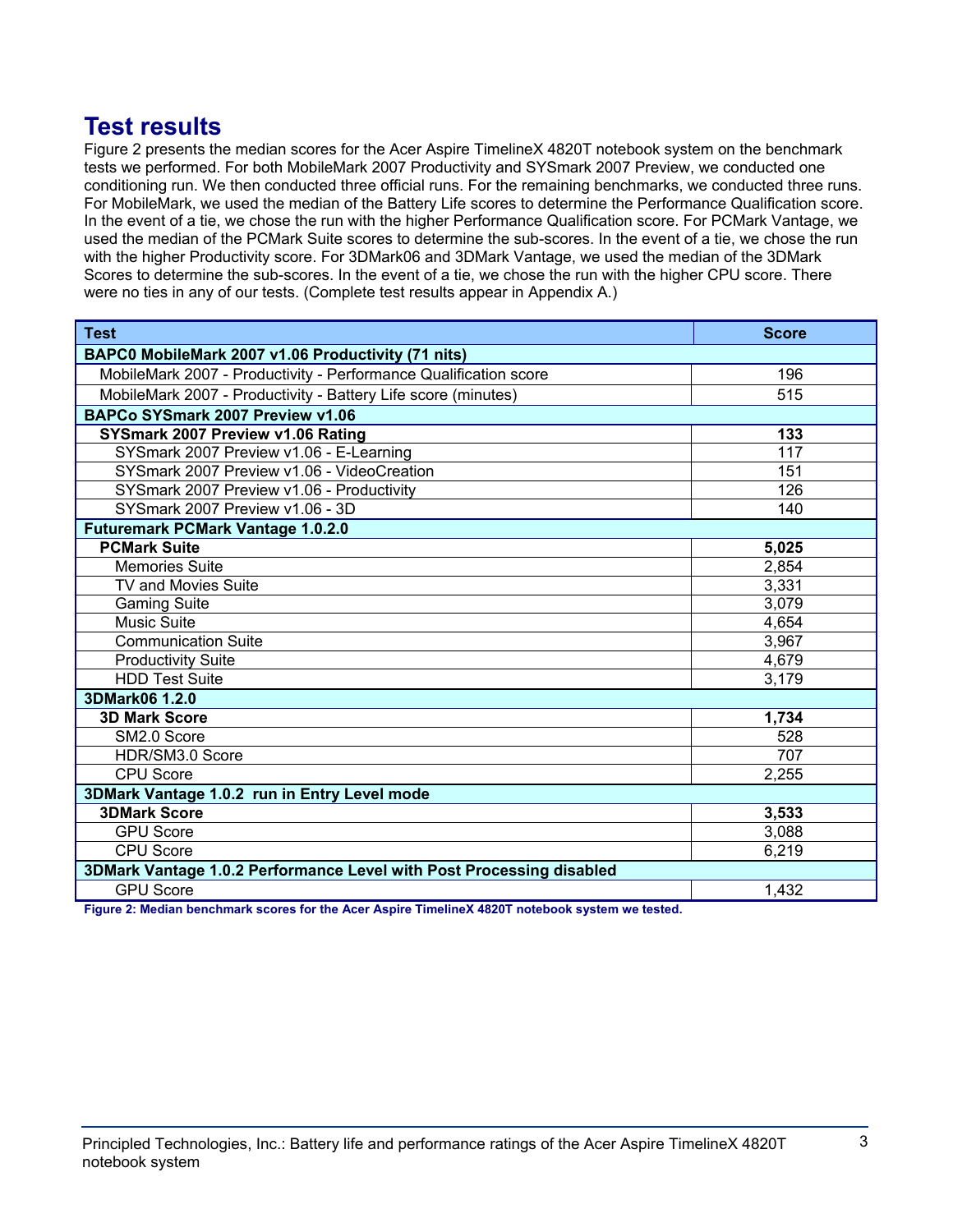# **Test methodology**

This section details the methodologies we followed in testing the system.

## **Measuring battery life with MobileMark 2007**

## **Antivirus software conflicts**

MobileMark 2007 is not compatible with any virus-scanning software, so we uninstalled any such software present on the notebook PCs before we installed the benchmark.

#### **Pre-installed software conflicts**

MobileMark 2007 installs the following applications, which its test scripts employ:

- $\bullet$  Adobe Photoshop 6.0.1
- InterVideo WinDVD<sup>®</sup> 6.0
- Macromedia<sup>®</sup> Flash<sup>®</sup> 5.0
- Microsoft Excel 2002
- Microsoft Outlook 2002
- Microsoft PowerPoint 2002
- Microsoft Word 2002
- Microsoft Visual® C++ 2005 Redistributable
- Netscape<sup>®</sup> Communicator 6.01
- Network Associates McAfee<sup>®</sup> VirusScan<sup>®</sup> 5.13
- WinZip Computing WinZip 8.0

If any of these applications are already on the system under test, they could cause problems with the benchmark due to software conflicts. To avoid any such issues, before we installed the benchmark, we uninstalled all conflicting pre-installed software applications, including different versions of any of the programs MobileMark 2007 uses.

#### **Display brightness and power settings**

The brightness of a notebook's display affects its battery life. Therefore, BAPCo requires that, before you test with MobileMark 2007, you do the following step: make sure the brightness of the notebook's monitor is greater than or equal to 60 nits on a completely white screen while the notebook is unplugged and running on battery power. The measurement follows the standards from the Video Electronics Standards Association (www.vesa.org/Standards/summary/2001\_6a.htm).

We complied with this standard for all the tests we ran by setting the notebook PC's brightness as close to 60 nits as we could without going below that brightness level. We used the following procedure before we started each test. Note: This procedure assumes we began with the notebook plugged into the power supply.

- 1. To create a completely blank, white screen, open Microsoft Paint by clicking Start $\rightarrow$ All Programs→Accessories→Paint.
- 2. Open the Attributes by pressing Ctrl+E.
- 3. Enter dimensions that are larger than the current screen resolution. For example, if the screen resolution is 1,280 x 800, type 1600 for Width and 1200 for Height.
- 4. Click OK.
- 5. Press Ctrl+F to view the bitmap image and render the screen totally white.
- 6. Wait 45 minutes to allow the screen to warm.
- 7. Unplug the notebook from the power supply, and measure the display's brightness using a luminance meter in the center of the screen. (We used the Gossen Mavolux5032C.)
- 8. If the reading is below or significantly greater than 60 nits, use the notebook's keyboard screenbrightness-adjustment keys to bring the display as close to 60 nits as possible, then retest.
- 9. Allow the notebook to run on battery power for 10 minutes, re-measure the display, and adjust the brightness up or down as necessary.
- 10. Verify that the notebook saved the brightness setting by plugging in the system, unplugging it, and taking another reading.

Note: If the notebook did not save this setting, use its power-management application(s) to set the brightness appropriately, and save that setting. If saving the settings is ineffective, use the keyboard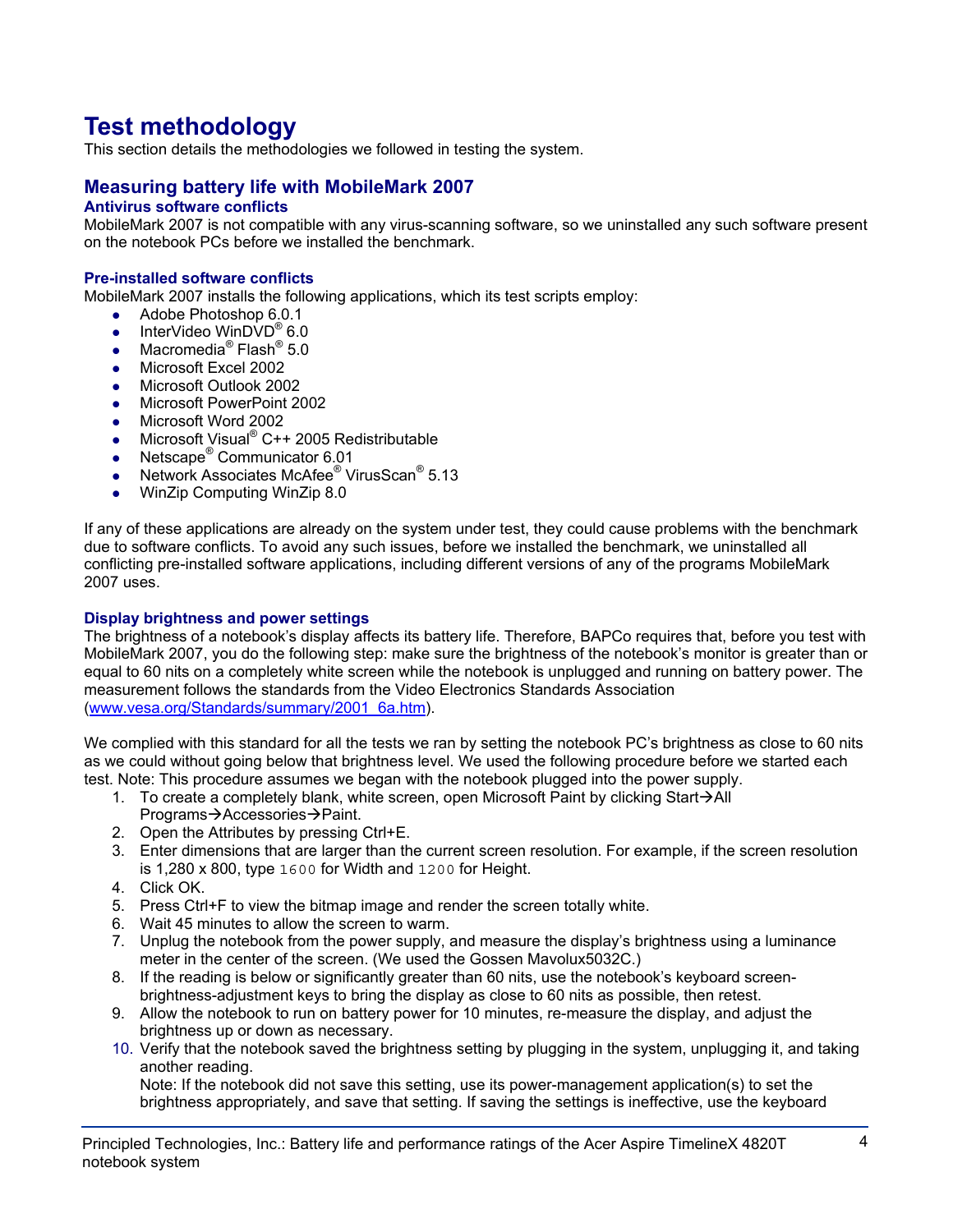brightness setting keys to adjust the screen to bring the display as close to 60 nits as possible. Next, note how many times you pressed the button to achieve the desired brightness. After unplugging the system under test, use the keyboard to set the desired brightness by pressing the brightness button as many times as you previously noted to return the screen to the correct brightness level.

## **BAPCo AutoConfig Tool v2.4.1**

This tool supports three levels of configuration:

- 1 . Only makes changes that are REQUIRED in order for the benchmark to run.
- 2 . Additionally, makes changes that are RECOMMENDED for repeatable results.
- 3 . Additionally, makes changes that help ensure best results.

We choose Level 3 in the AutoConfig tool.

The BAPCo AutoConfig tool makes the following configuration changes at each of the three levels:

## **Level 1—Required**

- Creates and activates a new power scheme that it names MobileMark 2007
- Disables hibernate, standby, and display standby
- Sets hard drive timeout and CPU power management Note: See the following Power schemes section for details on this scheme
- Disables Screen Saver
- Disables Windows Update
- Disables Desktop Cleanup Wizard
- Disables User Account Control (UAC)
- Disables Sidebar

## **Level 2—Recommended**

- Completes Level 1
- Disables Windows Security Center warning messages
- Disables Windows Firewall
- Disables incoming Remote Desktop connections
- Disables Windows Error Reporting to Microsoft
- Prevents the Welcome Center from running at startup

## **Level 3—Best scores**

- Completes Level 1 and Level 2
- Disables Windows Defender

## **Power schemes**

The BAPCo AutoConfig tool creates a MobileMark 2007 power scheme, which makes the following power option changes:

- a . Additional settings:
	- Require a password on wakeup: No
- b . Hard disk:
	- Turn off hard disk after: 3 minutes
- c . Wireless Adapter Settings:
	- Power Saving Mode: Maximum Power Saving
- d. Sleep:
	- Sleep after: Never
- e . USB settings
	- USB selective suspend setting: Enabled
- f . Power buttons and lid:
	- Lid close action: Do nothing
	- Power button action: Shut down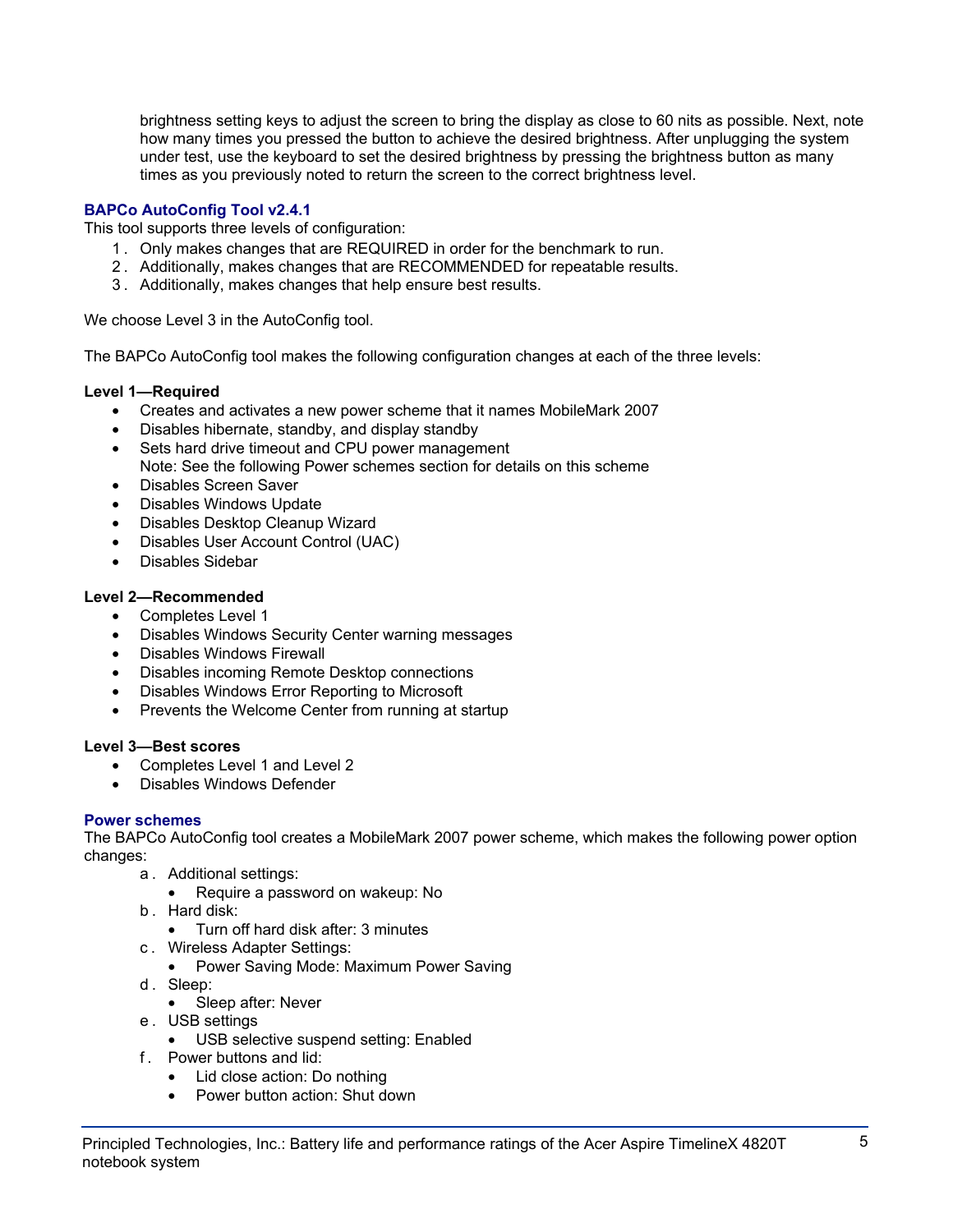- Sleep button action: Sleep
- Start menu power button: Shut down
- g . PCI Express:
	- Link State Power Management: Maximum power savings
- h . Processor power management:
	- Minimum processor state: 5%
	- Maximum processor state: 100%
- i. Search and Indexing:
	- Power Savings Mode: Power Saver
- j. Display:
	- Turn off display after: Never
	- Adaptive display: Off (Extends the time that Windows waits to turn off the display)
	- Display brightness: 100% (We then adjust the brightness percentage to be no less than 60 nits)
- k . Multimedia settings:
	- When sharing media: Prevent idling to sleep
- l. Battery:
	- Critical battery action: Shut down (on battery), Do nothing (plugged in)
	- Low battery level: 0%
	- Critical battery level: 0%
	- Low battery notification: Off
	- Low battery action: Do nothing

## **Installing MobileMark 2007 v.1.06 and configuring the system for testing**

- 1. Turn off the wireless network adapter by using the external toggle switch.
- 2. Insert the MobileMark 2007 Install DVD in the notebook PC's DVD drive.
- 3. When the Autoplay appears, click Run setup.exe.
- 4. At the Welcome screen, click Next.
- 5. Accept the license agreement, and click Next.
- 6. At the Choose Destination Location screen, accept the default location of C:\ProgramFiles (x86)\BapCo\MobileMark 2007, and click Next.
- 7. At the Ready to Install the Program screen, click Install.
- 8. At the InstallShield Wizard Complete screen, click Finish.
- 9. Download MobileMark 2007 Patch 5 from http://www.bapco.com/support, saving the download to the desktop.
- 10. Double-click the MobileMark 20007 Patch 5 desktop icon.
- 11. In the 7-Zip self-extracting archive window, select a location to extract the installation files, and click Extract.
- 12. Browse to the location of the extracted files, and double-click the MobileMark 2007 folder.
- 13. Double-click the MobileMark2007\_patch folder.
- 14. Double-click setup.
- 15. At the Welcome screen, click Next.
- 16. At the Update Complete window, click Finish.
- 17. Run the BAPCo Auto-configuration tool, v.2.4.1, or manually set the power options:
	- a. Insert the Auto-configuration tool disc in the notebook PC's DVD drive.
	- b. Double-click BAPCo\_AutoConfig.bat.
	- c. Type M to choose MobileMark 2007.
	- d. Type 3 to choose the changes that produce the best possible scores.
	- e. Type R to restart the system when the application prompts you to do so.
- 18. Adjust the screen brightness to no less than 60 nits:
	- a. Click the Windows start button, and type power options in the Windows Start Search box.
	- b. Click Change plan settings.
	- c. Click Change advanced power settings.
	- d. Expand the Display option, and change the Display brightness on battery and plugged in to the correct percentage that produces no less than 60 nits.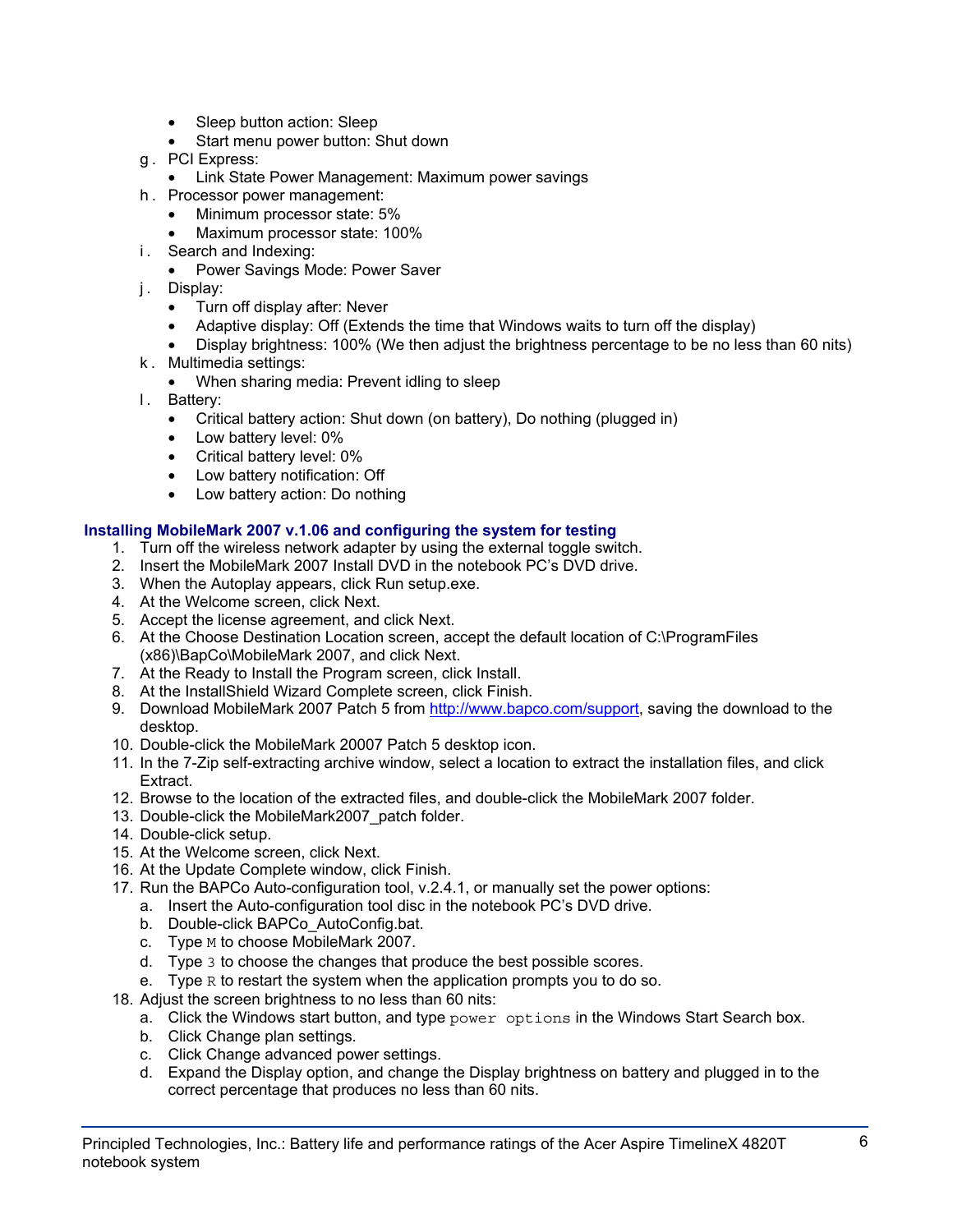Note: If you are unable to save these settings, please see the Displaying Brightness section above.

- 19. Disable automatic disk defragmentation:
	- a. Click the Windows start button, type disk defragmenter in the Windows Start Search box, and press Enter.
	- b. Click Configure Schedule.
	- c. Uncheck the box next to Run on a schedule, and click OK.
	- d. Click Close.
- 20. Disable System Protection:
	- a. Click the Windows start button, and type  $System$  in the Windows Start Search box. In the search results that appear, click System under the Control Panel heading.
	- b. Click System Protection in the left pane.
	- c. In the System Properties window under the System Protection tab, click the first Available Drive under the Protection Settings heading, and click Configure.
	- d. Click the Turn off system protection radio button, and click OK.
	- e. When prompted with Are you sure you want to turn off system protection on this drive?, click Yes.
	- f. Repeat steps c through e for any other Available Drives as necessary.
	- g. Click OK, and close the System window.
- 21. Disable Windows Desktop Search indexing:
	- a. Click the Windows start button, type Indexing Options in the Windows Start Search box, and press Enter.
	- b. Click Modify.
	- c. Under Change selected locations, uncheck the boxes next to each indexed location, and click OK. d. Click Close.
- 22. Defragment the hard drive(s):
	- a. Click the Windows start button, type disk defragmenter in the Windows Start Search box, and press Enter.
	- b. Highlight the local disk drive under Current status, and click Defragment disk.
	- c. When the process is complete, click Close.

## **Conditioning the battery**

- 1. Plug the AC power adapter into the notebook PC, and completely charge the battery.
- 2. Install MobileMark 2007 v1.06, following the steps we outlined in the Installing MobileMark 2007 section earlier in this section.
- 3. Double-click the MobileMark 2007 icon on the desktop.
- 4. Highlight the Productivity 2007 item in the left panel.
- 5. Type System Conditioning as the name for this test in the Project Name field in the top-right panel, and click Next Step.
- 6. If MobileMark 2007 lists no problems or warnings, click Next Step. If it does list any problems or warnings, close MobileMark 2007, and correct the problem(s) before proceeding.
- 7. After the benchmark integrity check, click Next in the Preparing a new test window.
- 8. When prompted, unplug the AC power adapter. The Productivity 2007 test begins immediately.
- 9. The test is complete when the notebook PC has fully depleted its battery and is no longer operational when running on battery power.
- 10. Plug the AC power adapter into the notebook PC, and completely charge the battery.

## **Measuring battery life with MobileMark 2007 v.1.06**

We performed the following steps to run the MobileMark Productivity 2007 benchmark:

- 1. Double-click the MobileMark 2007 icon on the desktop.
- 2. Select the Productivity 2007 test by highlighting it in the left panel.
- 3. Enter a name for this test in the Project Name field in the top right panel, and click Next Step.
- 4. If MobileMark 2007 lists no problems or warnings, click Next. If it does list any problems or warnings, close MobileMark 2007, and correct the problem(s) before proceeding.
- 5. After the benchmark integrity check, click Next in the Preparing a new test window.
- 6. When prompted, unplug the AC power adapter. The test begins immediately.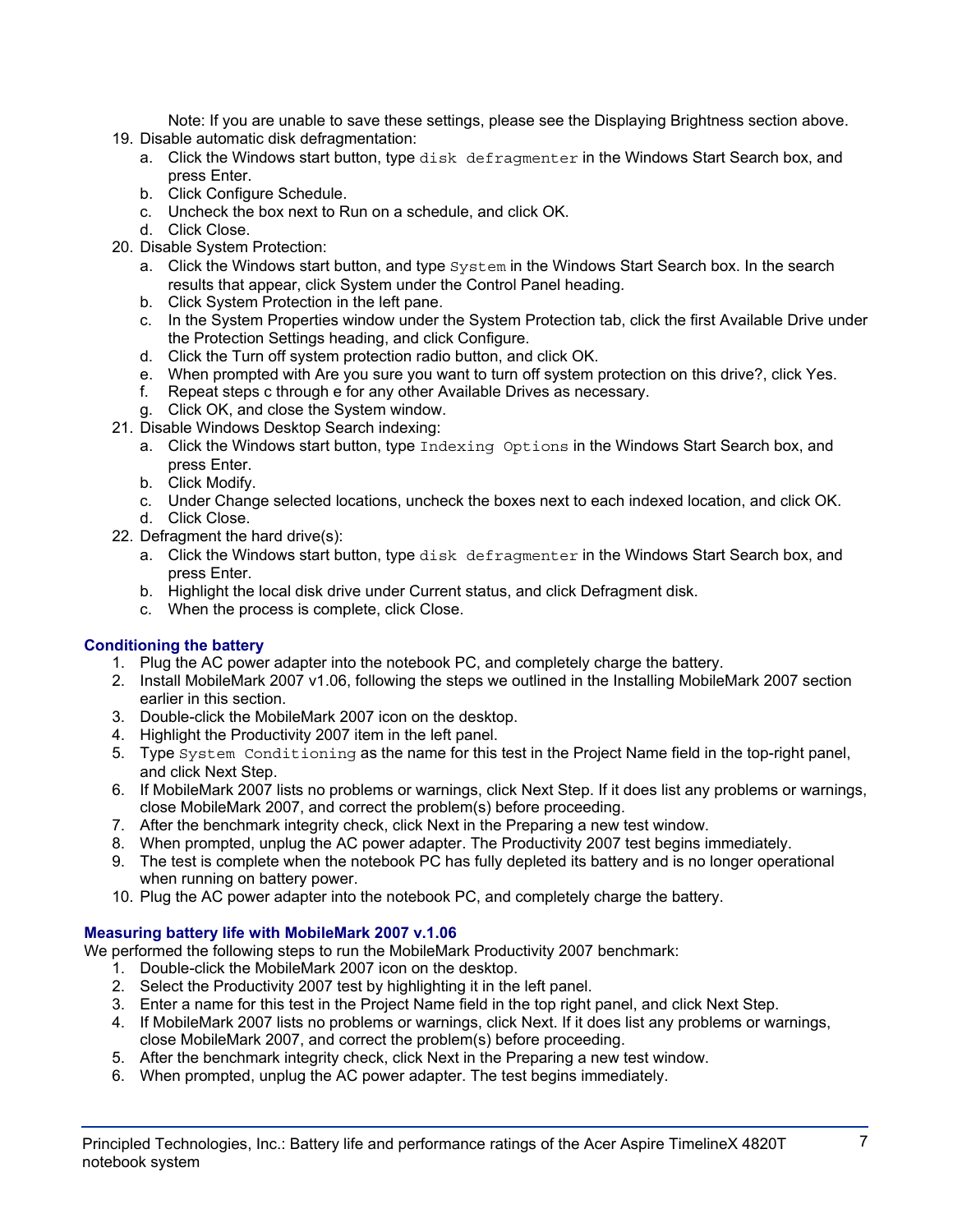7. The Productivity 2007 test is complete when the notebook PC has fully depleted its battery and is no longer operational when running on battery power.

We executed the MobileMark Productivity 2007 test three times on the system and took the median battery life run as the representative score for that test.

## **Getting the MobileMark 2007 results**

After each MobileMark Productivity 2007 test completed, we plugged the AC power adapter into the notebook PC and turned on the system. MobileMark 2007 started automatically after the system booted, analyzed the test scores, and opened the Test Results Viewer with the results from the last test.

To submit these results to BAPCo, we saved the test results directory by performing the following steps:

- 1. Browse to the C:\ Program Files (x86)\BAPCo\MobileMark 2007\results directory.
- 2. Select My Computer.
- 3. Select Local Disk (C:).
- 4. Select the Program Files directory.
- 5. Select the BAPCo directory.
- 6. Select the MobileMark2007 directory.
- 7. Select the results directory. (Note: The name of the directory for the Productivity 2007 results is the name you gave the test in Step 3 of the MobileMark Productivity 2007 process.)

## **Measuring performance with BAPCo SYSmark 2007 Preview v1.06**

#### **Addressing antivirus software conflicts**

SYSmark 2007 is not compatible with any virus-scanning software, so we uninstalled any such software that was present on the notebook PC before we installed the benchmark.

#### **Addressing pre-installed software conflicts**

SYSmark 2007 installs the following applications, which its test scripts employ:

- $\bullet$  Adobe Photoshop 6.0.1
- InterVideo WinDVD 6.0
- Macromedia Flash 5.0
- Microsoft Excel 2002
- Microsoft Outlook 2002
- Microsoft PowerPoint 2002
- Microsoft Word 2002
- Microsoft Visual C++ 2005 Redistributable
- Netscape Communicator 6.01
- Network Associates McAfee VirusScan 5.13
- WinZip Computing WinZip 8.0

If any of these applications are already on the system under test, they cause problems with the benchmark due to software conflicts. To avoid any such issues, we uninstalled all conflicting pre-installed software applications, including different versions of any of the programs SYSmark 2007 uses. We did this before we installed the benchmark.

## **Setting up the test**

- 1. Reset the system to the base test image.
- 2. Disable the User Account Control.
	- a. Click the Windows start button, and type Change User Account Settings.
	- b. In the User Account Control Settings window, move the slider down to Never notify.
	- c. Click OK.
	- d. Click the You must restart your computer to apply these changes pop-up message that appears at the bottom right of the screen, and click Restart Now.
- 3. Insert the SYSmark 2007 Preview Disc 1 installation disc into the DVD drive.
- 4. In the Autoplay window that appears, click Run setup.exe.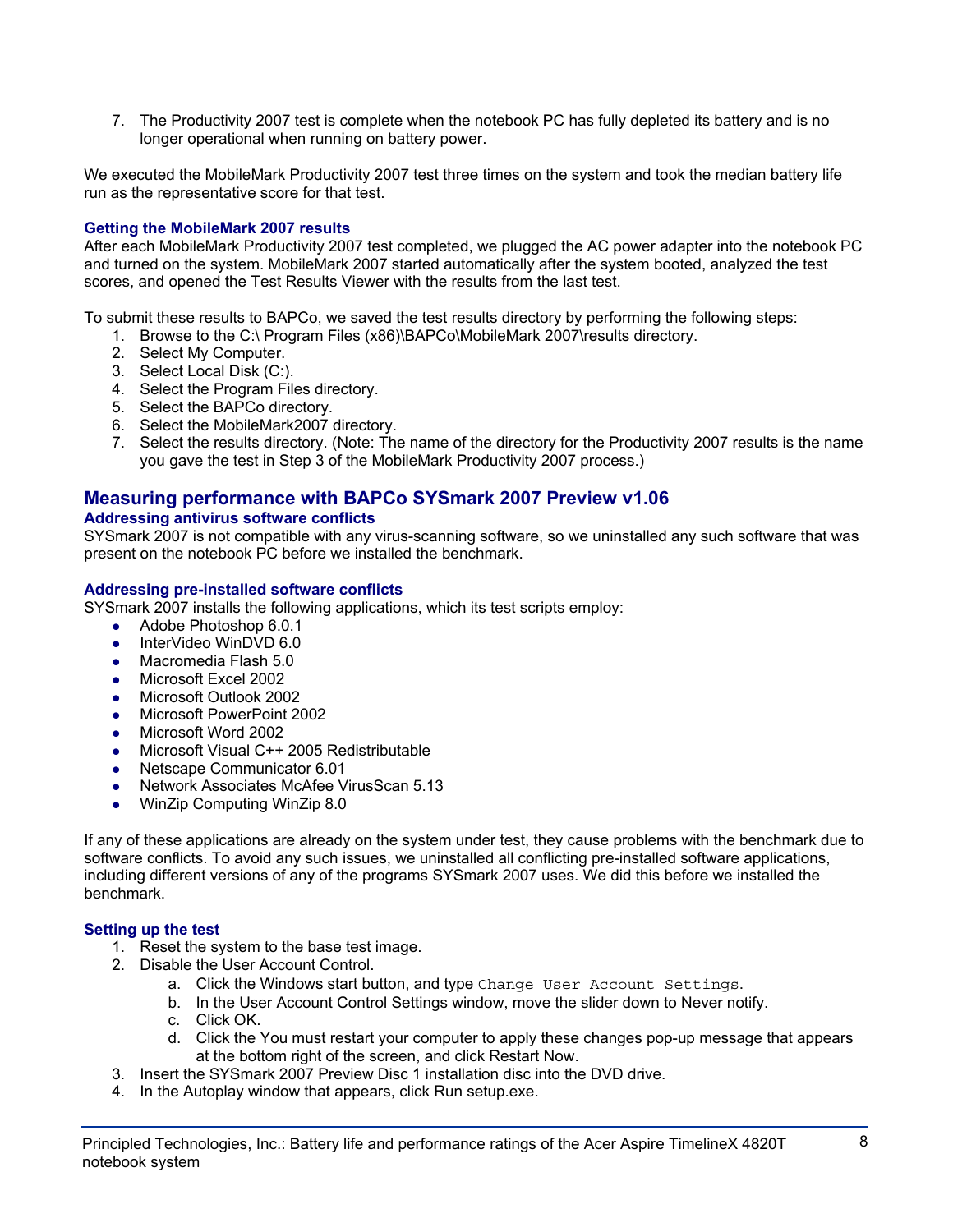- 5. At the Welcome to InstallShield Wizard screen, click Next.
- 6. At the License Agreement screen, select I accept the terms in the License Agreement, and click Next.
- 7. At the Choose Destination Location screen, click Next.
- 8. At the Ready to Install the Program screen, click Install.
- 9. When the application prompts you to do so, remove SYSmark 2007 Preview Disc 1, and insert SYSmark Preview Disc 2 into the DVD drive. Click OK.
- 10. When the installation is complete, click Finish.
- 11. Download SYSmark 2007 Preview Patch 5 from http://www.bapco.com/support, saving the download to the desktop.
- 12. Double-click the SYSmark2007Preview-Patch5.exe.
- 13. In the 7-Zip self-extracting archive window, select a location to extract the installation files, and click Extract.
- 14. Browse to the location of the extracted files, and double-click on the SYSmark2007 file folder.
- 15. Double-click setup.exe.
- 16. At the Welcome screen, click Next.
- 17. At the Update Complete screen, click Finish.
- 18. Run the BAPCo Auto-configuration tool, v.2.4.1, or manually set the power options:
	- a. Insert the Auto-configuration tool in the notebook PC's DVD drive.
		- b. Double-click BAPCo\_AutoConfig.bat.
		- c. Type S and press Enter to choose SYSmark 2007.
		- d. Type 3 and press Enter to choose the changes that produce the best possible scores.
		- e. Type  $R$  and press Enter to reboot the system when the application prompts you to do so.

## **Running the test**

- 1. Launch SYSmark 2007 Preview by double-clicking the desktop icon.
- 2. Click Run.
- 3. Select Official Run, choose 3 Iterations, check the box beside Perform conditioning run, and enter a name for that run.
- 4. When the benchmark completes and the main SYSmark 2007 Preview menu appears, click Save FDR to create a report.
- 5. Click OK to close the additional comments window, and select the location to save the report.
- 6. Select the desktop, and click Save.
- 7. Record the SYSmark results.

## **Measuring disk performance with PCMark Vantage 1.0.2.0**

## **Installing and patching PCMark Vantage**

- 1. Download the PCMark\_Vantage\_v100\_installer.exe Windows package from www.futuremark.com/benchmarks/pcmarkvantage/download/.
- 2. Install PCMark Vantage 1.0.0 with the default options by double-clicking the PCMark\_Vantage\_v100\_installer.exe file.
- 3. At the Welcome screen, click Next.
- 4. At the License Agreement window, click I accept the terms of the license agreement, and click Next.
- 5. At the Setup Type window click Express, and click Next.
- 6. At the Ready to Install the Program window, click Install.
- 7. When the PCMark Vantage Read Me page opens in your web browser, review the document, and click Close when you are finished.
- 8. At the InstallShield Wizard complete screen, click Finish.
- 9. Launch PCMark Vantage 1.0.0 by clicking on the PCMark Vantage x64 desktop icon. Enter the registration code, click Register, and click OK.
- 10. Exit PCMark Vantage 1.0.0.
- 11. Download the PCMark Vantage 1.0.2.0 Patch (PCMark\_Vantage\_v102\_patch\_1901.exe Windows package) from www.futuremark.com/benchmarks/pcmarkvantage/download/.
- 12. Install the patch by double-clicking the PCMark Vantage v102 patch 1901.exe file.
- 13. At the Welcome screen, click Next.
- 14. At the Update Complete screen, click Finish.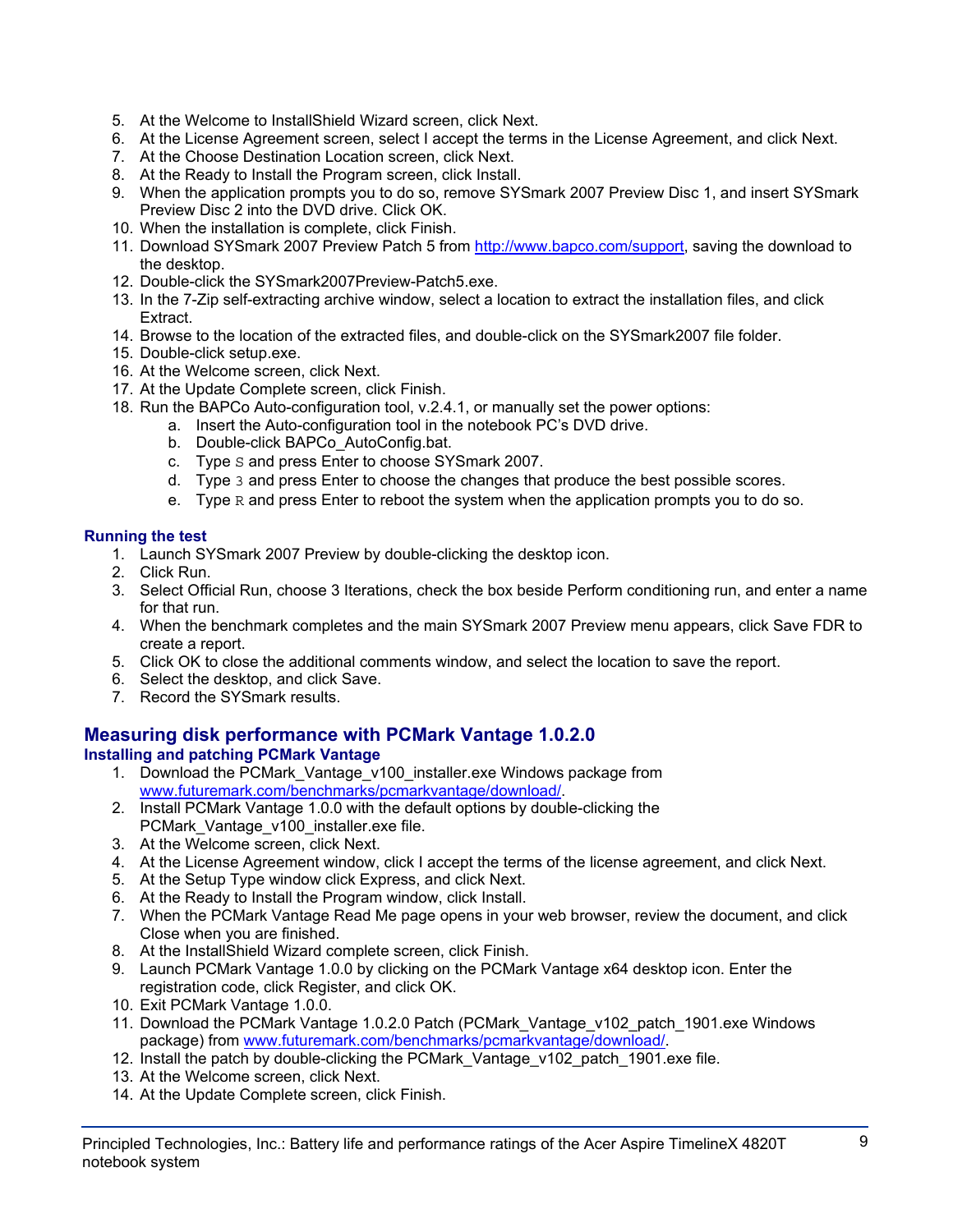## **Running PCMark Vantage 1.0.2.0**

- 1. Reboot the system, and wait 2 minutes.
- 2. Double-click the PCMark Vantage desktop icon to launch the benchmark.
- 3. Verify all test suites are selected, and that the HDD Suite target is set to C:.
- 4. Accept the default settings, and click Run Benchmark.
- 5. When the benchmark run completes, click Submit results.
- 6. Take a screenshot of the results, and record them as follows:
	- PCMark Suite
	- Memories Suite
	- TV and Movies Suite
	- Gaming Suite
	- Music Suite
	- Communication Suite
	- Productivity Suite
	- HDD Test Suite
- 7. Perform steps 1 through 6 two more times, and report the median of the three runs.

#### **Measuring graphics performance with 3DMark Vantage 1.0.2 Installing and patching 3DMark Vantage**

- 1. Download the 3DMark\_Vantage\_v100\_installer.exe Windows package from http://www.futuremark.com/benchmarks/3dmarkvantage/download/.
- 2. Install 3DMark Vantage 1.0.2 with the default options by double-clicking the 3DMark\_Vantage\_v102\_1901.exe file.
- 3. At the Welcome screen, click Next.
- 4. At the License Agreement screen, click I accept the terms of the license agreement, and click Next.
- 5. At the Setup Type screen, click Express, and click Next.
- 6. At the Ready to Install the Program screen, click Install.
- 7. When the 3DMark Vantage Read Me page appears in your Web browser, review the document, and click Close when you are finished.
- 8. At the Setup Complete screen, click Finish.
- 9. Launch 3DMark Vantage 1.0.2 by double-clicking on the 3DMark Vantage desktop icon. Enter the registration code, and click Register.
- 10. Exit 3DMark Vantage 1.0.2.

## **Running 3DMark Vantage 1.0.2**

For Performance-level results:

- 1. Reboot the system, and wait 2 minutes.
- 2. Double-click the 3DMark Vantage desktop icon to launch the benchmark.
- 3. To close the Important Information window, click Close.
- 4. In the 3DMark Vantage Main section, click the Preset pull-down menu arrow, and select Custom.
- 5. Click the Options tab, then set Texture Quality, Shadow Shader Quality, Shadow Resolution Quality, and Shader Quality to Performance by using the drop-down menus for each setting.
- 6. Disable all the Post Processing settings by clicking the checkboxes beside each name in the Post Processing column.
- 7. Click the Graphic Tests tab, and ensure that both tests are selected.
- 8. Click the CPU Tests tab, and deselect both tests by clicking the check mark by each title.
- 9. Click the Feature Tests tab, and deselect all six tests by clicking the check mark by each title.
- 10. Click Run Benchmark.
- 11. When the benchmark run completes, take a screenshot of the results, and record the score as the GPU Score.
- 12. Perform steps 1 through 10 two more times, and report the median of the three runs.

For Entry-level results:

- 1. Reboot the system, and wait 2 minutes.
- 2. Double-click the 3DMark Vantage desktop icon to launch the benchmark.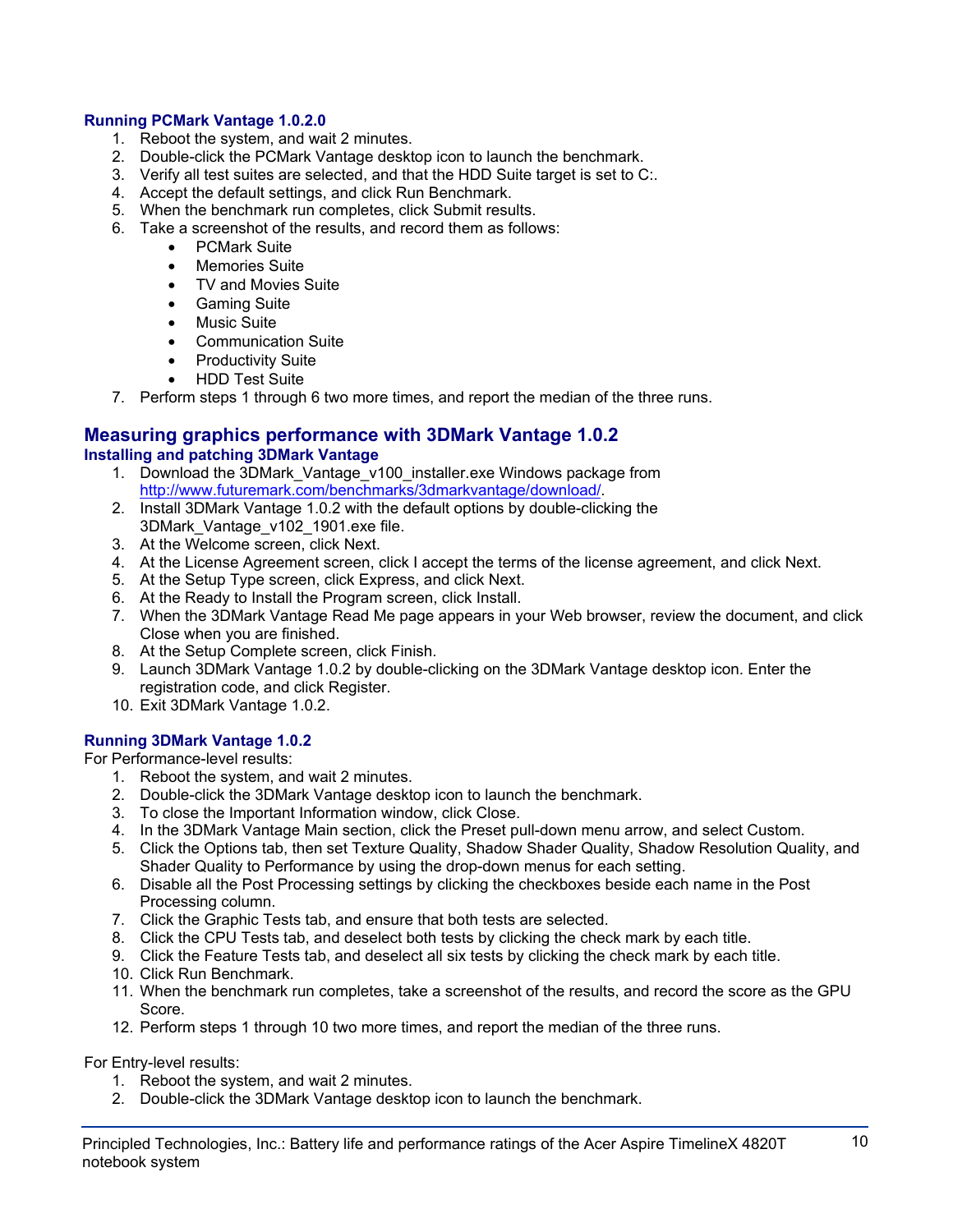- 3. In the 3DMark Vantage Main section, click the Preset drop-down menu arrow, and select Entry.
- 4. Click the Options tab, then click the Graphic Tests tab, and ensure that both tests are selected.
- 5. Click the CPU Tests tab, and ensure that both tests are selected.
- 6. Click the Feature Tests tab, and deselect all six tests by clicking the check mark by each title.
- 7. Click Run Benchmark.
- 8. When the benchmark run completes, click Submit results.
- 9. Take a screenshot of the results, and record them as follows:
	- 3DMark Score
	- **GPU Score**
	- CPU Score

10. Perform steps 1 through 10 two more times, and report the median of the three runs.

## **Measuring graphics performance with 3DMark06 1.2.0 Installing and patching 3DMark06**

- 1. Download the 3DMark06\_v120\_1901.exe package from http://www.futuremark.com/benchmarks/3dmarkvantage/download/.
- 2. Install 3DMark06 1.2.0 with the default options by double-clicking the 3DMark06 v120 1901.exe file.
- 3. At the Welcome screen, click Next.
- 4. At the License Agreement screen, click the I accept the terms of the license agreement radio button, and click Next.
- 5. At the Installation Destination screen, accept default destination by clicking Next.
- 6. At the begin installation screen, click Install.
- 7. When the Question pop-up appears, click Yes.
- 8. At the Installing Microsoft DirectX pop-up, click the I accept the agreement radio button, and click Next.
- 9. At the DirectX Setup screen, click Next.
- 10. At the Installation Complete screen, click Finish.
- 11. At the OpenAL Installer screen, click OK.
- 12. At the OpenAL Installer message pop-up, click OK.
- 13. At the FutureMark Registration screen, enter the registration code, and click Next.
- 14. At the InstallShield Wizard Complete screen, click Finish.
- 15. When the 3DMark06 Read Me page appears in your Web browser, review the document, and click Close when you are finished.

## **Running 3DMark06 1.2.0**

- 1. Reboot the system and wait 2 minutes.
- 2. Double-click the 3DMark06 desktop icon to launch the benchmark.
- 3. Close the Tip of the Day pop-up.
- 4. Click Select… under Tests, and click Select all. Click OK.
- 5. Accept the default settings, and click Run 3DMark.
- 6. When the benchmark run completes, click To Excel, and safe the results as an Excel file by clicking Save.
- 7. Record the results from the 3DMark Score window or the Excel file as follows:
	- 3D Mark Score
	- SM2.0 Score
	- HDR/SM3.0 Score
	- CPU Score
- 8. Perform steps 1 through 6 two more times, and report the median of the three runs.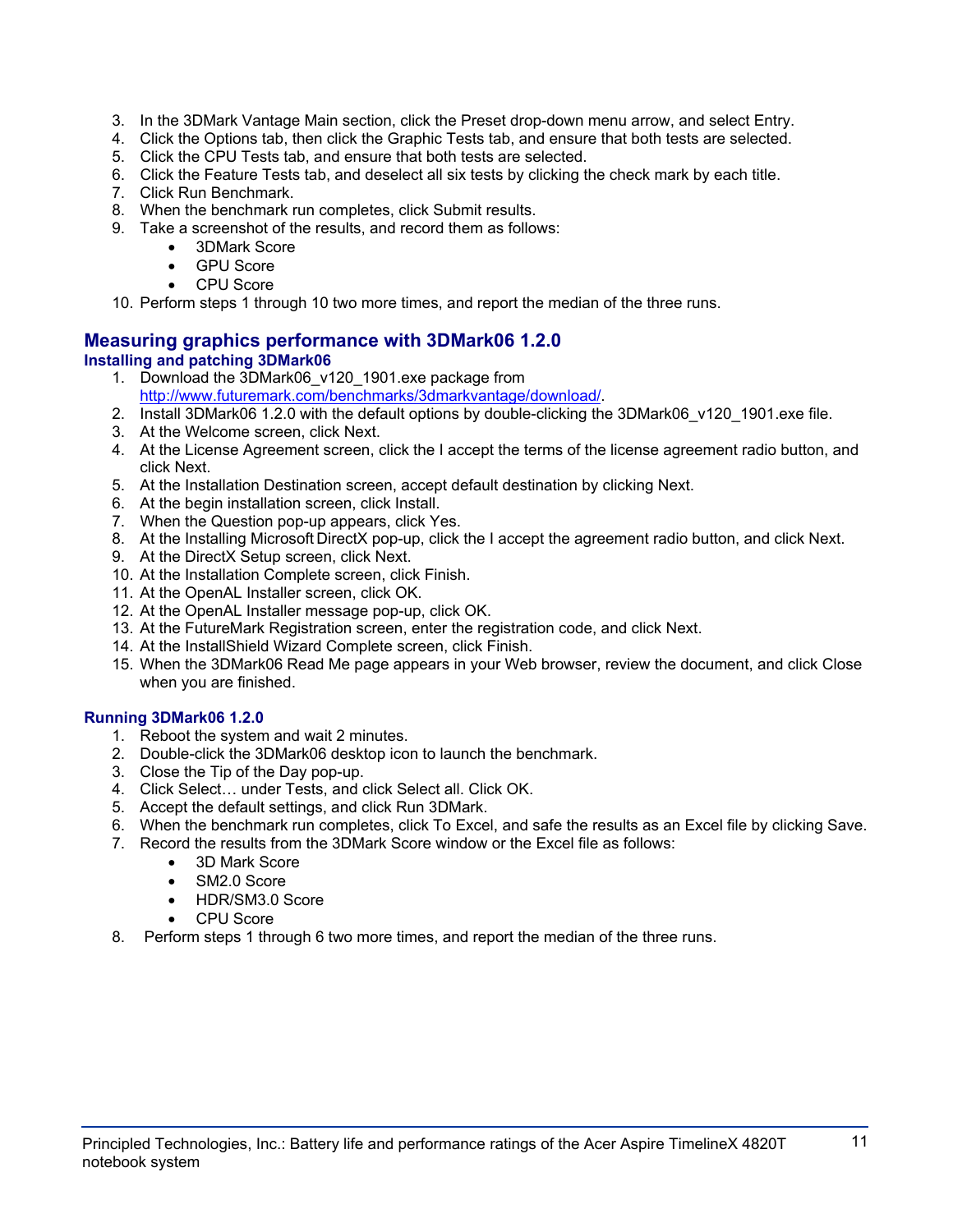## **Appendix A – Complete test results**

Figure 3 presents the complete MobileMark 2007 Productivity 2007 test results for the test system. We conducted one conditioning run followed by three official MobileMark 2007 Productivity 2007 runs.

| <b>Test</b>                                                                   | <b>Score</b>     |
|-------------------------------------------------------------------------------|------------------|
| <b>MobileMark 2007 Productivity 2007</b>                                      |                  |
| MobileMark 2007 - Productivity 2007 - Performance Qualification score - Run 1 | 199              |
| MobileMark 2007 - Productivity 2007 - Performance Qualification score - Run 2 | 197              |
| MobileMark 2007 - Productivity 2007 - Performance Qualification score - Run 3 | 196              |
| MobileMark 2007 - Productivity 2007 - Battery Life score (minutes) - Run 1    | $\overline{512}$ |
| MobileMark 2007 - Productivity 2007 - Battery Life score (minutes) - Run 2    | 517              |
| MobileMark 2007 - Productivity 2007 - Battery Life score (minutes) - Run 3    | 515              |
| SYSmark 2007 Preview v1.06                                                    |                  |
| SYSmark 2007 Preview v1.06 Rating                                             | 133              |
| SYSmark 2007 Preview v1.06 - E-Learning                                       | 117              |
| SYSmark 2007 Preview v1.06 - VideoCreation                                    | 151              |
| SYSmark 2007 Preview v1.06 - Productivity                                     | 126              |
| SYSmark 2007 Preview v1.06 - 3D                                               | 140              |
| SYSmark 2007 Preview v1.06 - E-Learning Run 1                                 | 116              |
| SYSmark 2007 Preview v1.06 - VideoCreation Run 1                              | 148              |
| SYSmark 2007 Preview v1.06 - Productivity Run 1                               | 128              |
| SYSmark 2007 Preview v1.06 - 3D Run 1                                         | 139              |
| SYSmark 2007 Preview v1.06 - E-Learning Run 2                                 | 117              |
| SYSmark 2007 Preview v1.06 - VideoCreation Run 2                              | 152              |
| SYSmark 2007 Preview v1.06 - Productivity Run 2                               | 128              |
| SYSmark 2007 Preview v1.06 - 3D Run 2                                         | 139              |
| SYSmark 2007 Preview v1.06 - E-Learning Run 3                                 | 117              |
| SYSmark 2007 Preview v1.06 - VideoCreation Run 3                              | 154              |
| SYSmark 2007 Preview v1.06 - Productivity Run 3                               | 128              |
| SYSmark 2007 Preview v1.06 - 3D Run 3                                         | 140              |
| <b>Futuremark PCMark Vantage 1.0.2.0</b>                                      |                  |
| PCMark Suite - Run 1                                                          | 5,090            |
| PCMark Suite - Run 2                                                          | 5,025            |
| PCMark Suite - Run 3                                                          | 4,935            |
| Memories Suite - Run 1                                                        | 2,821            |
| Memories Suite - Run 2                                                        | 2,854            |
| Memories Suite - Run 3                                                        | 2,822            |
| TV and Movies Suite - Run 1                                                   | 3,350            |
| TV and Movies Suite - Run 2                                                   | 3,331            |
| TV and Movies Suite - Run 3                                                   | 3,255            |
| Gaming Suite - Run 1                                                          | 3,170            |
| Gaming Suite - Run 2                                                          | 3,079            |
| Gaming Suite - Run 3                                                          | 3,047            |
| Music Suite - Run 1                                                           | 4,735            |
| Music Suite - Run 2                                                           | 4,654            |
| Music Suite - Run 3                                                           | 4,960            |
| Communication Suite - Run 1                                                   | 4,047            |
| Communication Suite - Run 2                                                   | 3,967            |
| Communication Suite - Run 3                                                   | 3,859            |
| Productivity Suite - Run 1                                                    | 4,713            |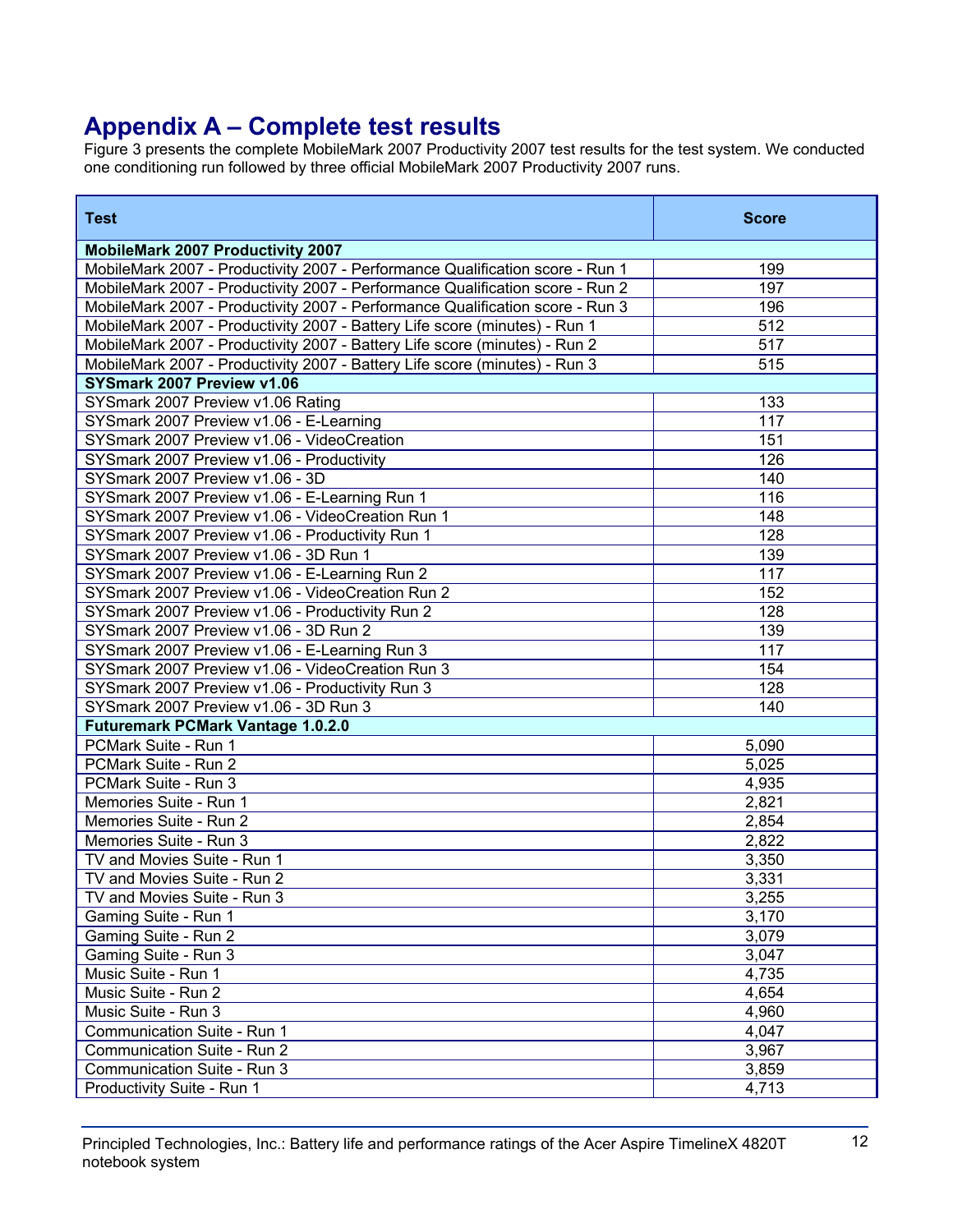| <b>Test</b>                                                          | <b>Score</b> |  |
|----------------------------------------------------------------------|--------------|--|
| Productivity Suite - Run 2                                           | 4,679        |  |
| Productivity Suite - Run 3                                           | 4,675        |  |
| HDD Test Suite - Run 1                                               | 3,172        |  |
| HDD Test Suite - Run 2                                               | 3,179        |  |
| HDD Test Suite - Run 3                                               | 3,151        |  |
| 3DMark06 1.2.0                                                       |              |  |
| 3D Mark Score - Run 1                                                | 1,734        |  |
| SM2.0 Score - Run 1                                                  | 528          |  |
| HDR/SM3.0 Score - Run 1                                              | 707          |  |
| CPU Score - Run 1                                                    | 2,255        |  |
| 3D Mark Score - Run 2                                                | 1,733        |  |
| SM2.0 Score - Run 2                                                  | 526          |  |
| HDR/SM3.0 Score - Run 2                                              | 709          |  |
| CPU Score - Run 2                                                    | 2,243        |  |
| 3D Mark Score - Run 3                                                | 1,739        |  |
| SM2.0 Score - Run 3                                                  | 529          |  |
| HDR/SM3.0 Score - Run 3                                              | 711          |  |
| CPU Score - Run 3                                                    | 2,247        |  |
| 3DMark Vantage 1.0.2 Entry Level                                     |              |  |
| 3DMark Score - Run 1                                                 | 3,528        |  |
| GPU Score - Run 1                                                    | 3,088        |  |
| CPU Score - Run 1                                                    | 6,165        |  |
| 3D Mark Score - Run 2                                                | 3,533        |  |
| GPU Score - Run 2                                                    | 3,088        |  |
| CPU Score - Run 2                                                    | 6,222        |  |
| 3D Mark Score - Run 3                                                | 3,533        |  |
| GPU Score - Run 3                                                    | 3,089        |  |
| CPU Score - Run 3                                                    | 6,219        |  |
| 3DMark Vantage 1.0.2 Performance Level with Post Processing disabled |              |  |
| GPU Score - Run 1                                                    | 1,432        |  |
| GPU Score - Run 2                                                    | 1,432        |  |
| GPU Score - Run 3                                                    | 1,416        |  |

**Figure 3: Complete benchmark scores for the Acer Aspire TimelineX 4820T notebook system we tested.**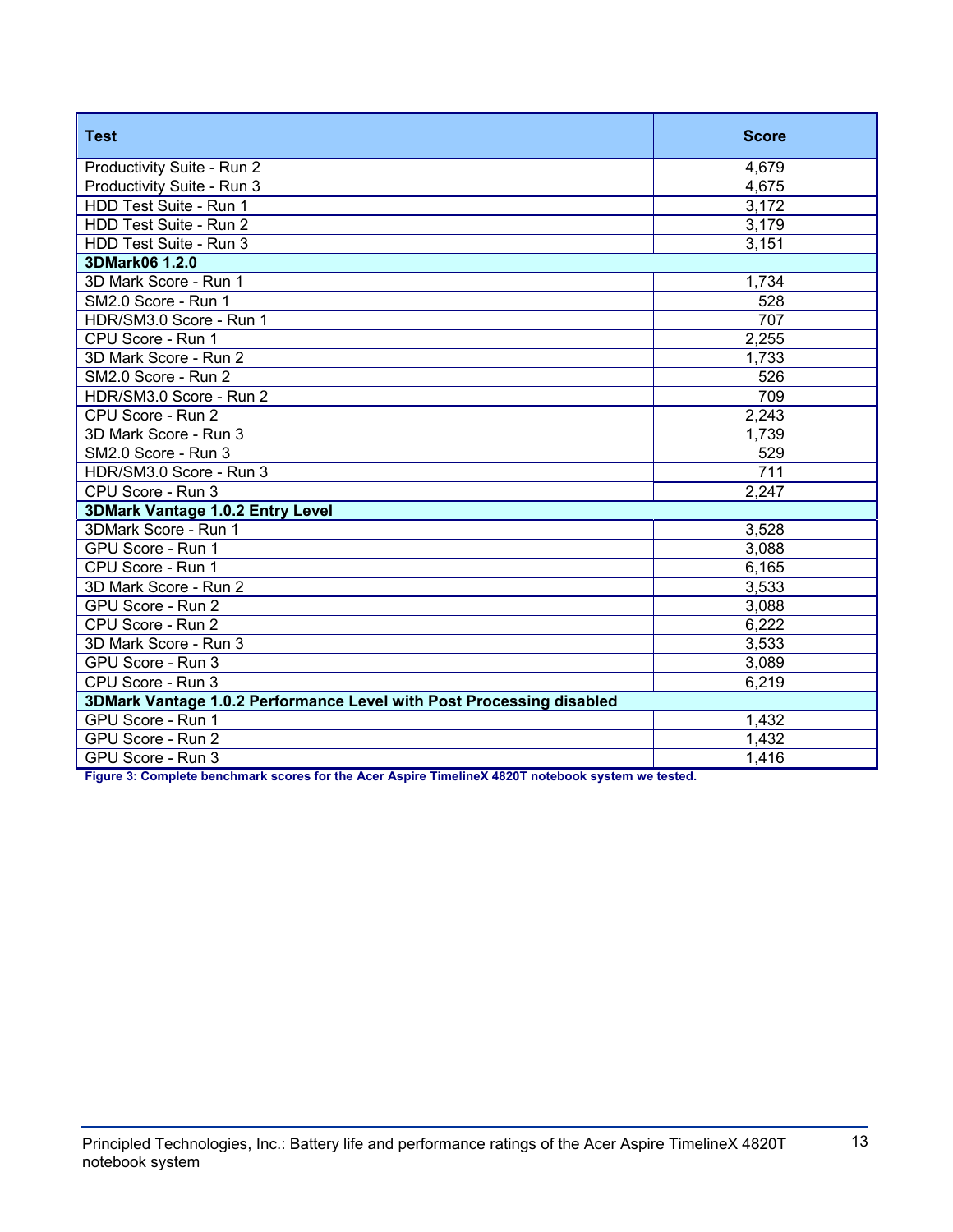# **Appendix B – Test system configuration information**

Figure 4 provides detailed configuration information about the test system.

| <b>System</b>                                                    | <b>Acer Aspire TimelineX 4820T</b>         |
|------------------------------------------------------------------|--------------------------------------------|
| <b>General</b>                                                   |                                            |
| Processor and OS kernel: (physical, core, logical) /<br>(UP, MP) | 1P2C4L / MP                                |
| Number of physical processors                                    | 1                                          |
| Single/Dual Core processors                                      | Dual                                       |
| System power management policy                                   | <b>Balanced</b>                            |
| Processor power-saving option                                    | Enhanced Intel SpeedStep Technology        |
| System dimensions (length x width x height)                      | 13 1/2" x 9 5/8" x 1 1/8"                  |
| System weight                                                    | 4 lb. 9 oz.                                |
| <b>CPU</b>                                                       |                                            |
| Vendor                                                           | Intel                                      |
| Name                                                             | Intel Core i3                              |
| Model number                                                     | 330M                                       |
| Stepping                                                         | $\mathfrak{p}$                             |
| Socket type and number of pins                                   | Socket 1156 LGA                            |
| Core frequency (GHz)                                             | 2.13                                       |
| Front-side bus frequency                                         | 4.8GT/s QPI                                |
| L1 Cache                                                         | 32 KB + 32 KB (per core)                   |
| L <sub>2</sub> Cache                                             | 512 KB (shared)                            |
| <b>Platform</b>                                                  |                                            |
| Vendor                                                           | Acer                                       |
| Motherboard model number                                         | ZQ1B                                       |
| Motherboard chipset                                              | Intel ID0044                               |
| Motherboard revision number                                      | 12                                         |
| System/motherboard serial number                                 | LXPSN0212201201C392500                     |
| <b>BIOS</b> name and version                                     | <b>INSYDE</b><br>V1.02 (02/25/2010)        |
| <b>BIOS</b> settings                                             | Default                                    |
| <b>Memory module(s)</b>                                          |                                            |
| Vendor and model number                                          | 2 x 2048 MB Elpida<br>EBJ21UE8BDS0-AE-F    |
| <b>Type</b>                                                      | <b>PC3-8500F</b>                           |
| Speed (MHz)                                                      | 1,066                                      |
| Speed running in the system (MHz)                                | 1,066                                      |
| Timing/Latency (tCL-tRCD-tRP-tRASmin)                            | $7 - 7 - 7 - 20$                           |
| Size (MB)                                                        | 4,096                                      |
| Number of memory module(s)                                       | $2 \times 2,048$                           |
| Chip organization (Single-sided, Double-sided)                   | Double-sided                               |
| Channel (Single/Dual)                                            | Dual                                       |
| <b>Hard disk</b>                                                 |                                            |
| Vendor and model number                                          | Seagate ST9320325AS                        |
| Size (GB)                                                        | 320                                        |
| Buffer size (MB)                                                 | 8                                          |
| <b>RPM</b>                                                       | 5,400                                      |
| <b>Type</b>                                                      | SATA 3.0 Gb/s                              |
| Controller                                                       | Intel 5 Series 4 Port SATA AHCI Controller |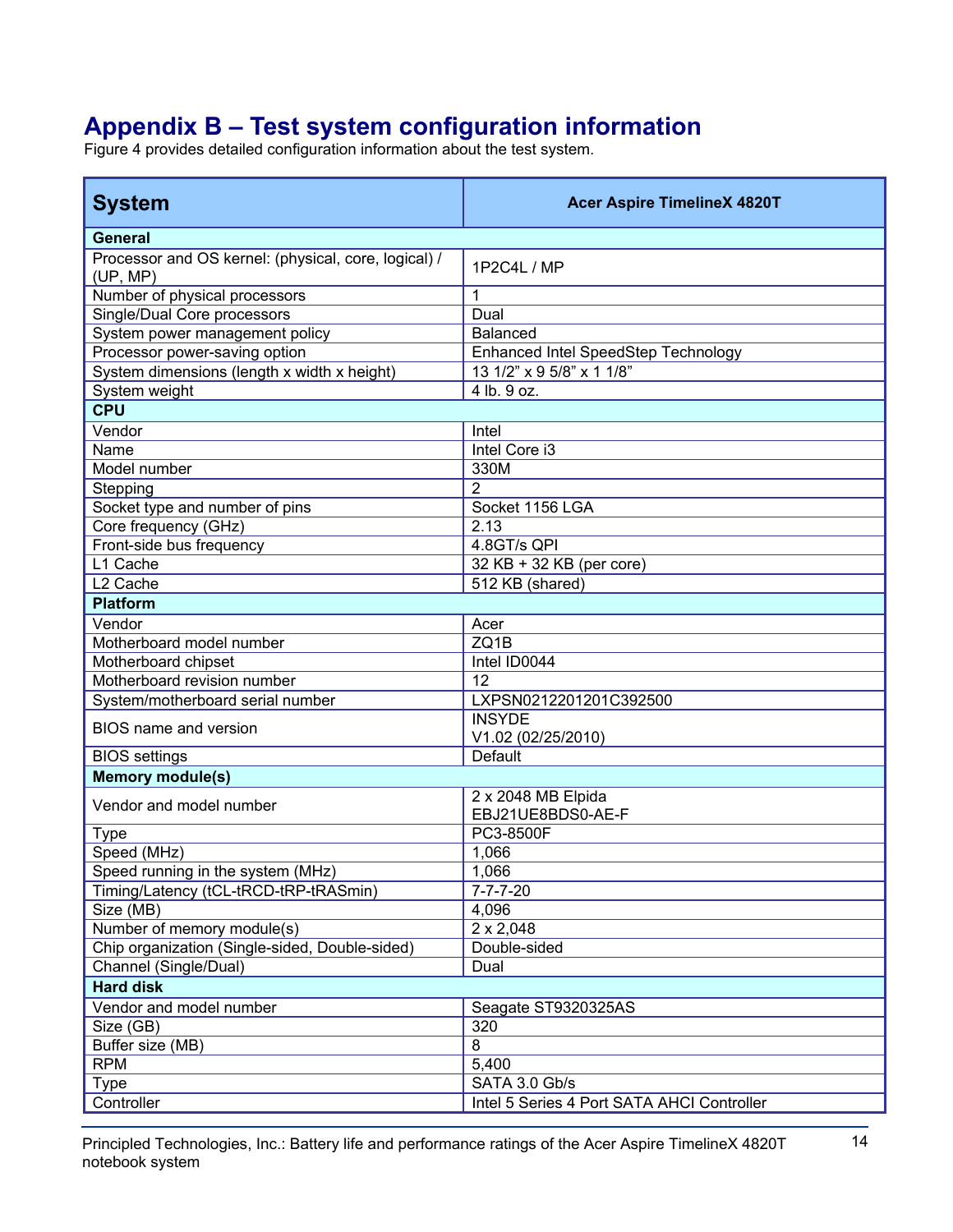| <b>System</b>                        | <b>Acer Aspire TimelineX 4820T</b>                  |  |
|--------------------------------------|-----------------------------------------------------|--|
| <b>Driver</b>                        | Intel 9.5.6.1001 (12/17/2009)                       |  |
| <b>Operating system</b>              |                                                     |  |
| Name                                 | Windows 7 Home Premium                              |  |
| <b>Build number</b>                  | 7600                                                |  |
| Service Pack                         | N/A                                                 |  |
| File system                          | <b>NTFS</b>                                         |  |
| Kernel                               | ACPI x64-based PC                                   |  |
| Language                             | English                                             |  |
| Microsoft DirectX version            | DirectX 11                                          |  |
| <b>Graphics</b>                      |                                                     |  |
| Vendor and model number              | Intel GMA HD                                        |  |
| <b>Type</b><br>Chipset               | Integrated<br>Intel GMA HD (Core i3)                |  |
| <b>BIOS</b> version                  | 1960.0                                              |  |
| Total available graphics memory (MB) | 1,696                                               |  |
| Dedicated video memory (MB)          | 64                                                  |  |
| System video memory (MB)             | $\mathbf 0$                                         |  |
| Shared system memory (MB)            | 1,632                                               |  |
| Resolution                           | 1,366 x 768 x 32 bit                                |  |
| <b>Driver</b>                        | Intel 8.15.10.2025 (12/18/2009)                     |  |
| Sound card/subsystem                 |                                                     |  |
| Vendor and model number              | Intel Display Audio                                 |  |
|                                      | Intel Corporation                                   |  |
| <b>Driver</b>                        | 6.12.0.3040 (11/27/2009)                            |  |
| Sound card/subsystem 2               |                                                     |  |
| Vendor and model number              | Realtek High Definition Audio                       |  |
| <b>Driver</b>                        | Realtek Semiconductor Corp. 6.0.1.6050 (02/22/2010) |  |
| <b>Ethernet</b>                      |                                                     |  |
| Vendor and model number              | Atheros AR8151 PCI-E                                |  |
| <b>Driver</b>                        | Atheros 1.0.0.23 (12/22/2009)                       |  |
| <b>Wireless</b>                      |                                                     |  |
| Vendor and model number              | Atheros AR5B93                                      |  |
| Driver                               | Atheros Communications Inc. 8.0.0.259 (11/12/2009)  |  |
| <b>Optical drive(s)</b>              |                                                     |  |
| Vendor and model number              | TSSTcorp CDDVDW TS-U633F                            |  |
| <b>Type</b>                          | Internal                                            |  |
| Interface                            | CD/DVD RW                                           |  |
| Dual/Single layer                    | Dual                                                |  |
| <b>USB ports</b><br><b>Number</b>    |                                                     |  |
|                                      | $\overline{4}$<br>2.0                               |  |
| <b>Type</b>                          | HDMI, Multi-in-1 card reader (SD, MMC, MS, MS PRO,  |  |
| Other                                | xD)                                                 |  |
| IEEE 1394 ports                      |                                                     |  |
| Number                               | $\pmb{0}$                                           |  |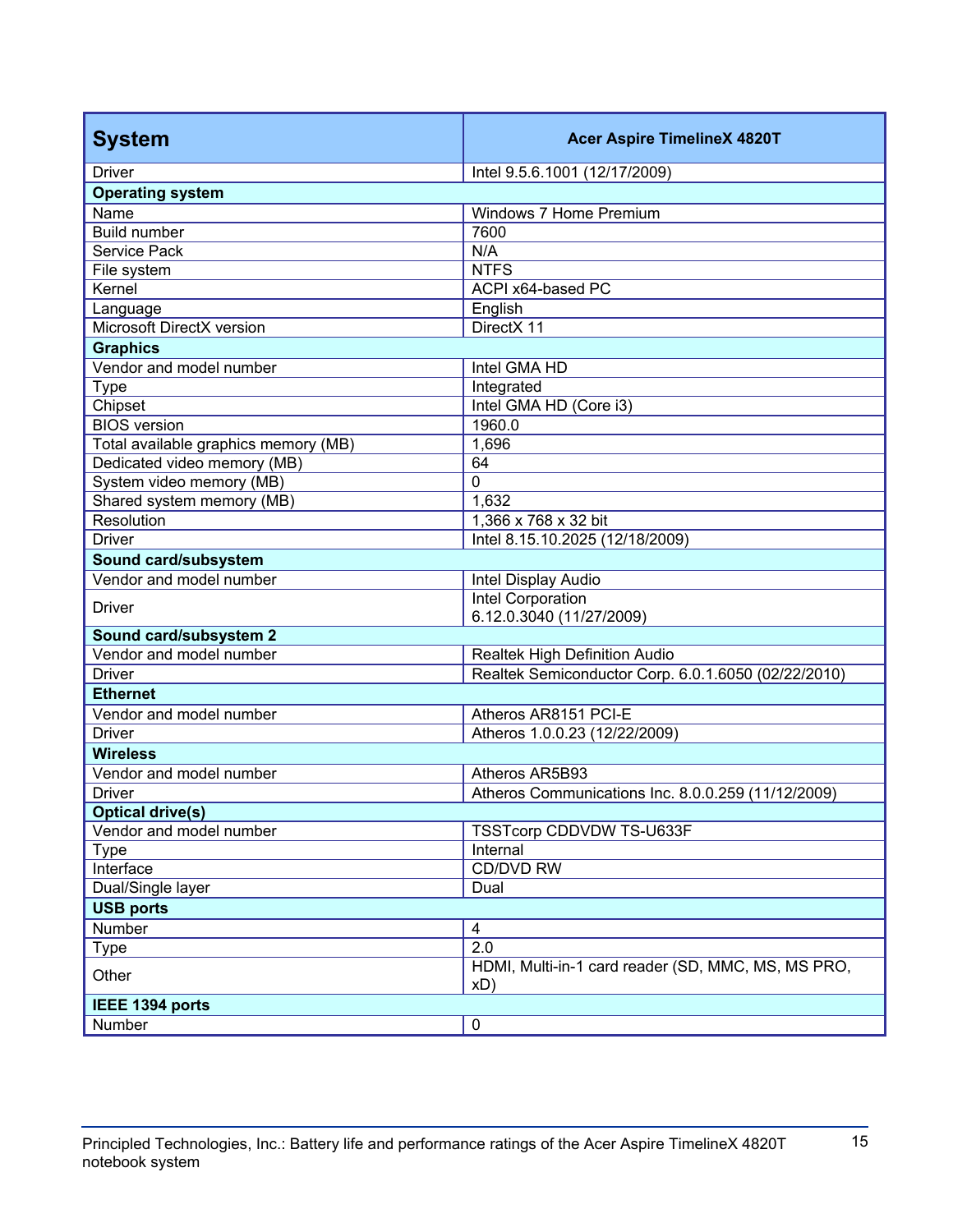| <b>System</b>                  | <b>Acer Aspire TimelineX 4820T</b> |  |
|--------------------------------|------------------------------------|--|
| <b>Monitor</b>                 |                                    |  |
| LCD type                       | <b>LED</b>                         |  |
| Screen size (inches)           | 14.0                               |  |
| Refresh rate (Hz)              | 60                                 |  |
| <b>Battery</b>                 |                                    |  |
| <b>Type</b>                    | AS10B7E Lithium-ion                |  |
| Size (length x width x height) | 10 1/2" x 1 7/8" x 3/4"            |  |
| Rated capacity                 | 6000mAh / 11.1V (66Wh)             |  |
| Weight (oz.)                   | 11.7                               |  |

**Figure 4: Detailed configuration information for the test system.**